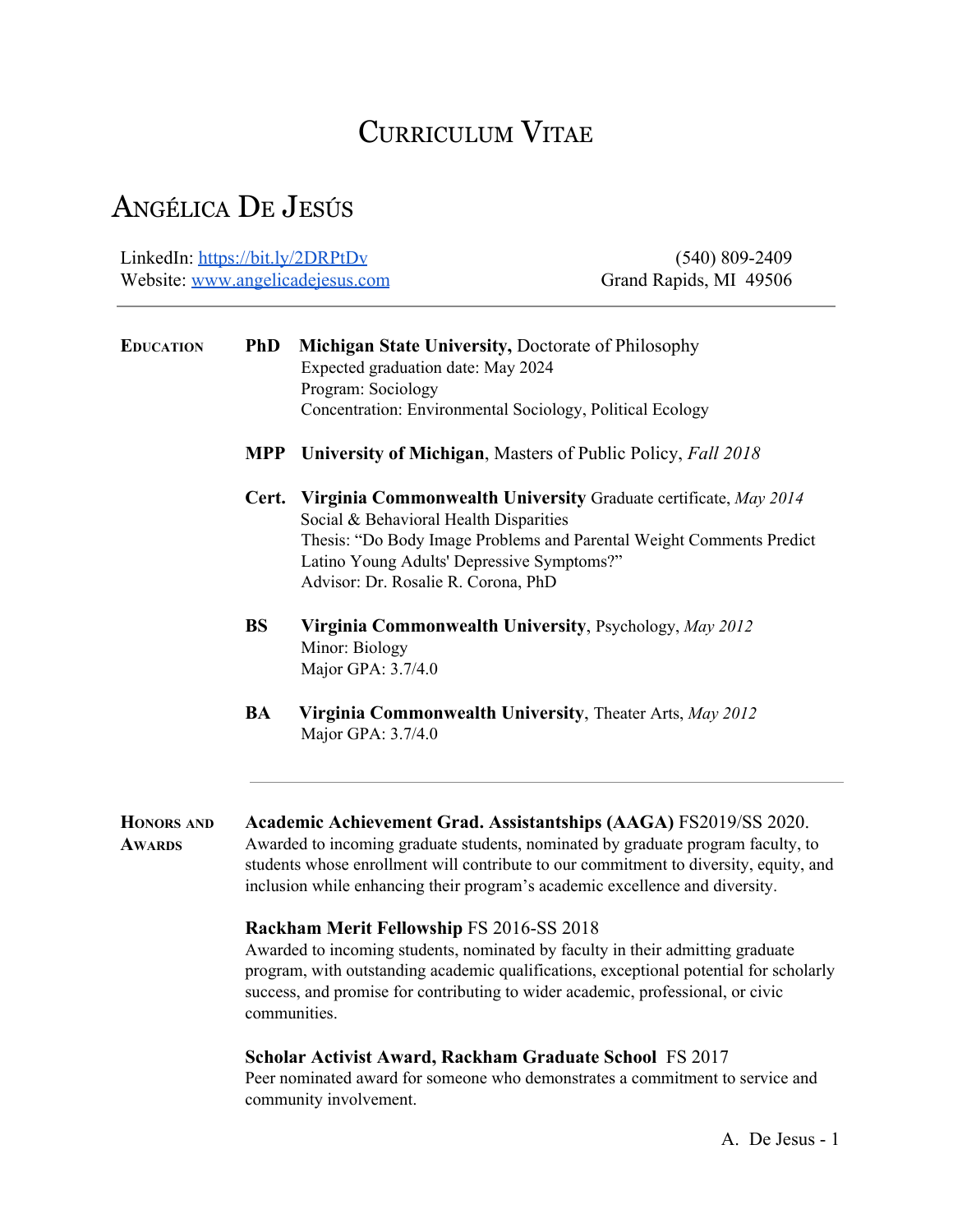# **Dia De La Mujer- Latina Leadership Award** 2016

Awarded in recognition of those dedicated to serving Latinx communities in Lansing, MI at the annual Dia De La Mujer conference.

# **Society for Prevention Research Poster Award -Hon. Mention,** 2014

Poster title "*Do Body Image Problems and Parental Weight Comments Predict Latino Young Adults' Depressive Symptoms*?"

# **NIH Post-Baccalaureate Research Experience (PREP) Fellowship**, 2013

Awarded to encourage individuals from underrepresented groups or from a disadvantaged background who hold a recent baccalaureate degree in a biomedically relevant area of study to pursue a research doctorate.

### **NIH Initiative for Maximizing Student Diversity (IMSD) in STEM**, 2010

IMSD is a graduate student training program for institutions with research-intensive environments. The goal of the IMSD program is to develop a diverse pool of scientists earning a Ph.D., who have the skills to successfully transition into careers in the biomedical research workforce.

# **RESEARCH & PROFESSIONAL EXPERIENCE**

**College of Menominee Nation** Keshena, WI July 2020- Present

*IPSI Organizing Team Member,* Supervisor: Kyle P. Whyte, Chris Caldwell

● Researched and compiled best digital learning and education strategies for 2020 [Indigenous](http://sustainabledevelopmentinstitute.org/indigenous-planning-summer-institute/) Planning Summer Institute.

# **Michigan State University** Lansing, MI

*Various projects*

Project: Agroenvironmental Epistemologies December 2019- Present *Research Manager*; Team member: Jennifer Lai.

Project: Cooling the Hot Spots May- August 2020 *Research Assistant;* Supervisor: Stephen Gasteyer

#### **The City of Grand Rapids Planning Department** Grand Rapids, MI

January 2019- September 2019

*Planning Aide*, Supervisor: Landon Bartley

- Assisted with administration of medical marijuana ordinances and long-range planning projects.
- Managed and implemented Medical Marijuaa Operations and Oversight (MMOO) policy education and outreach project.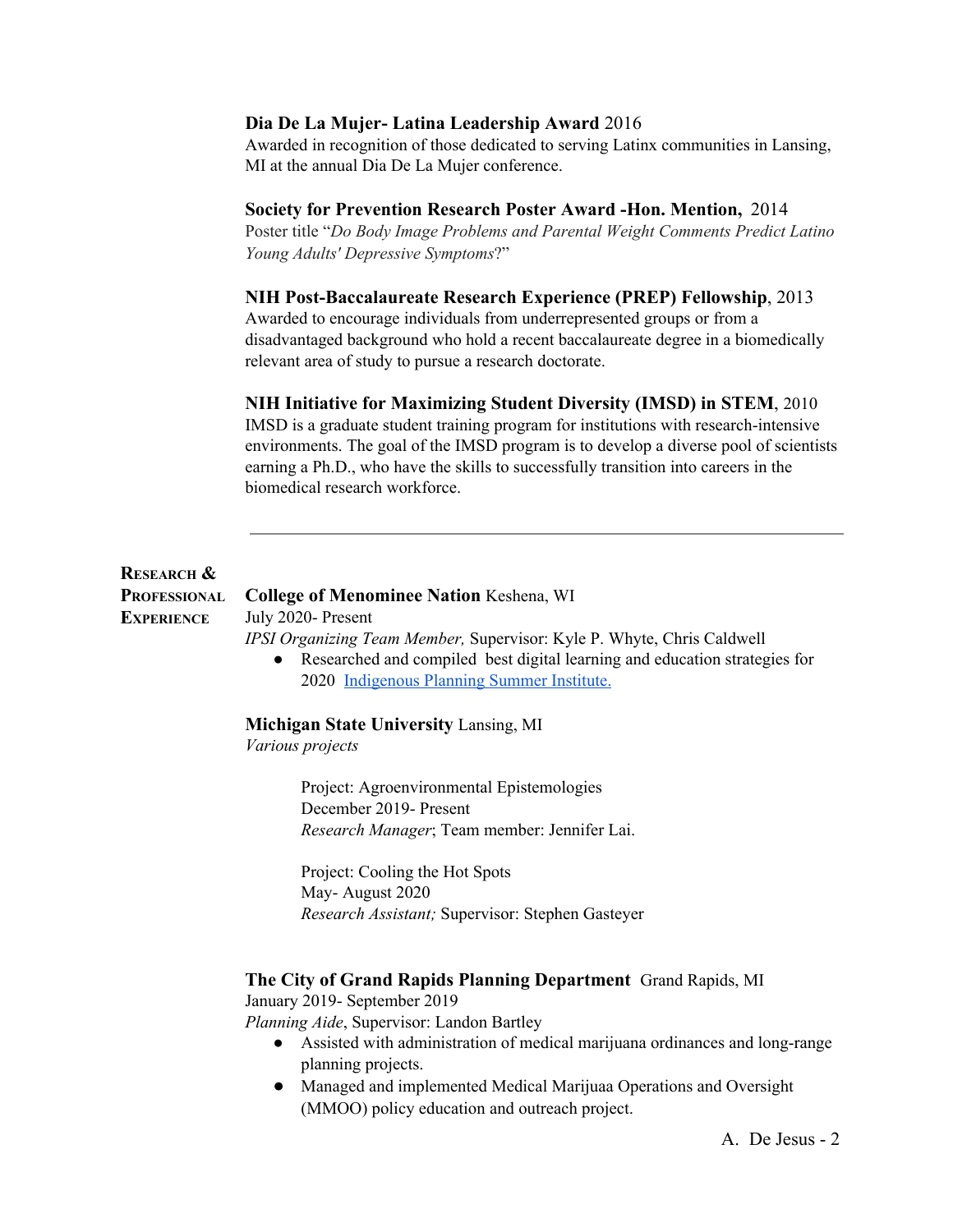# **Michigan State University**, **University of Michigan** MI and Puerto Rico;

February 2018- Present

*Research assistant*, Supervisor: Dr. Yomaria Figueroa

● Primary field work for Proyecto Palabras Puerto Rico

# **The City of Ann Arbor** Ann Arbor, MI,

September 2017-January 2018

*Graduate research consultant***,** Supervisors: Matt Naud, Environmental Coordinator for the City of Ann Arbor ; Elisabeth Gerber, PhD, FSPP

- Co-developed Water Equity Report to refine the City's Water Equity goals
- Designed and implemented qualitative research component of report

# **The Detroit Health Department** Detroit, MI,

May 2018 -June 2018

*Planning and Policy Intern*, Supervisors: Lauren Fink, MPH; Eric Kessel, PhD

- Facilitated multi-sector collaboration to carry out stakeholder engagement efforts required to develop a city-wide Community Health Assessment strategy, implemented fall of 2017.
- Created community-engaged research guide to successfully build Department wide capacity.
- CBPR (photo-voice) proposal, community engagement coordination, and data collection

# **Michigan Public Health Institute** Okemos, MI;

December 2014 - May 2016

*Research Assistant/Field Interviewer* Supervisors:

• Collected and managed qualitative interview data for longitudinal research in Flint with a University of Michigan research partner to highlight equity implications in population health and policy in Michigan.

# **Clark Hill Center on Positive Youth Dev.**

# **Virginia Commonwealth University** Richmond, VA

August 2013- May 2014

*Graduate Research Assistant*

- Designed, implemented, and edited mixed-method research project outlining familial dynamics as social determinants and predictive factors in Latinx young adult mental health outcomes.
- Facilitated outreach and recruitment of minoritized Latinx populations.
- Completed bilingual (English-Spanish) data collection, transcription, and coding activities to inform future development of Latinx serving mental health clinic.

**Dept. of Health Psychology Virginia Commonwealth University** Richmond, VA January -April 2012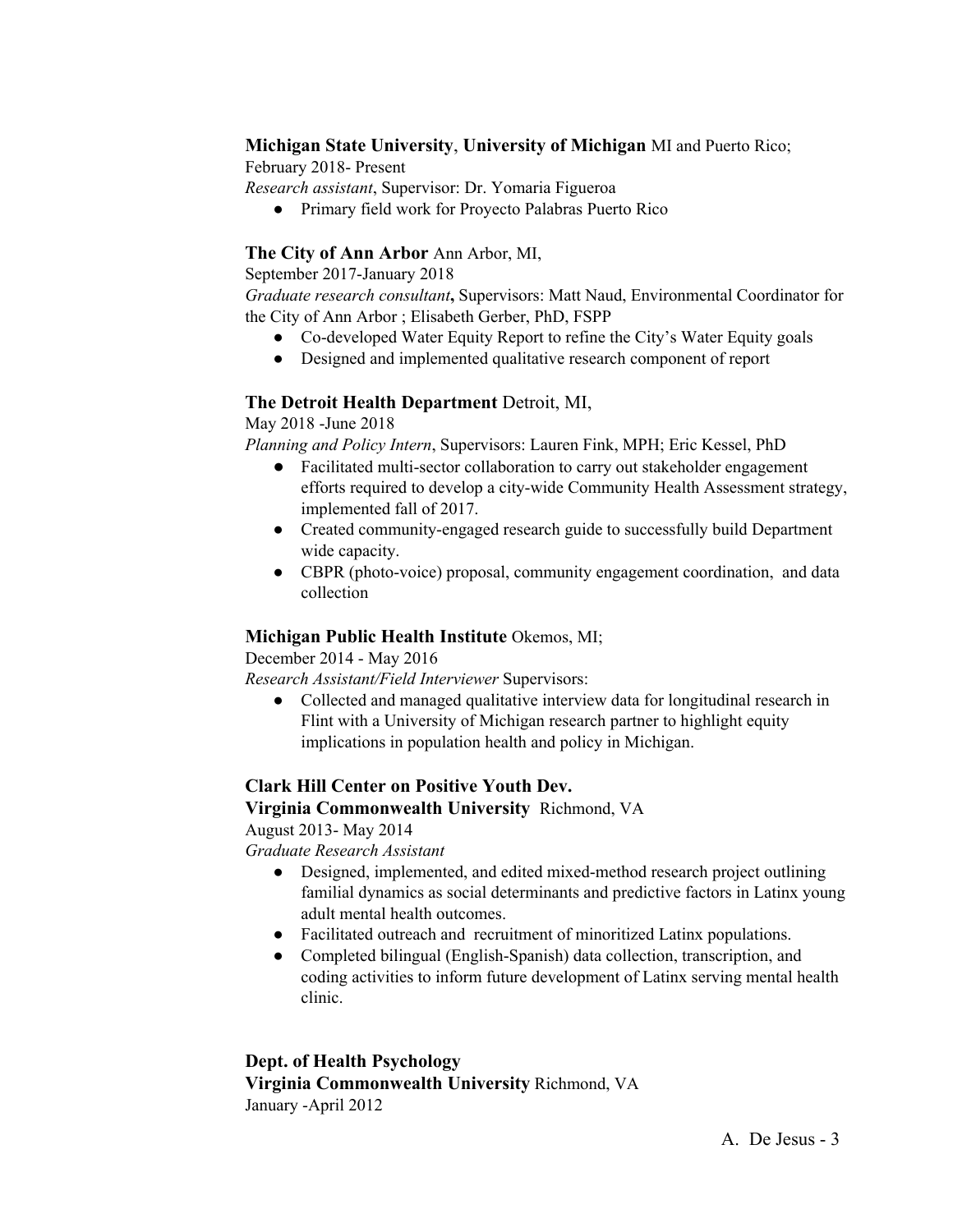*Undergraduate Research Assistant,* Supervisor: Rebecca Hubbard PhD; Paul Perrin, PhD

- Compiled literature review and coded qualitative data for research projects addressing homophobic violence and behavior and with social-impact policy implications
- Resulting paper: Hubbard, R. R., Snipes, D. J., Perrin, P. B., Morgan, M. R., De Jesus, A., & Bhattacharyya, S. "Themes in Heterosexuals' Responses When Challenging LGBT Prejudice," Sexuality Research and Social Policy, vol. 10, no. 4, 2013, pp. 269-278.

# **Dept. of Pharmacology & Toxicology**

**Virginia Commonwealth University** Richmond, VA

January 2010- August 2012

*Undergraduate Research Assistant, Laboratory Tech,* Supervisor: Sean Anderson, PhD, Darlene Brunzell, PhD

• Conducted and communicated results of tobacco cessation research on mammalian neurological systems for multiple technical and non-technical audiences to inform improvements in mental health medications.

#### **TEACHING Michigan State University**, East Lansing, MI

# **EXPERIENCE**

FS20 ||||| *Teaching Assistant,* MSU Department of Sociology

- *● Led two lab sections for SOC 281- Sociological Research Methods*
- *● Developed semester strategy for remote communication and instruction*
- *● Created educational materials, assignments, and assessments for more than 100 students*

FS19-SS20 ||||| *Teaching Assistant,* MSU Sociology Department

- *● Led two recitation sections for SOC 100, Introduction to Sociology*
- *● Created educational material, in-class assignments, and assessments for more than 100 students each semester*
- *● Provided 1:1 instruction during of ice hours*

# **Grand Valley State University**, Grand Rapids, MI

*Adjunct Professor*, Libaral Studies, Winter 2019

- Taught *Inter-cultural Communication (ITC-100)*, 22 students
- Developed class activities, writing assignments, and end of course class evaluations.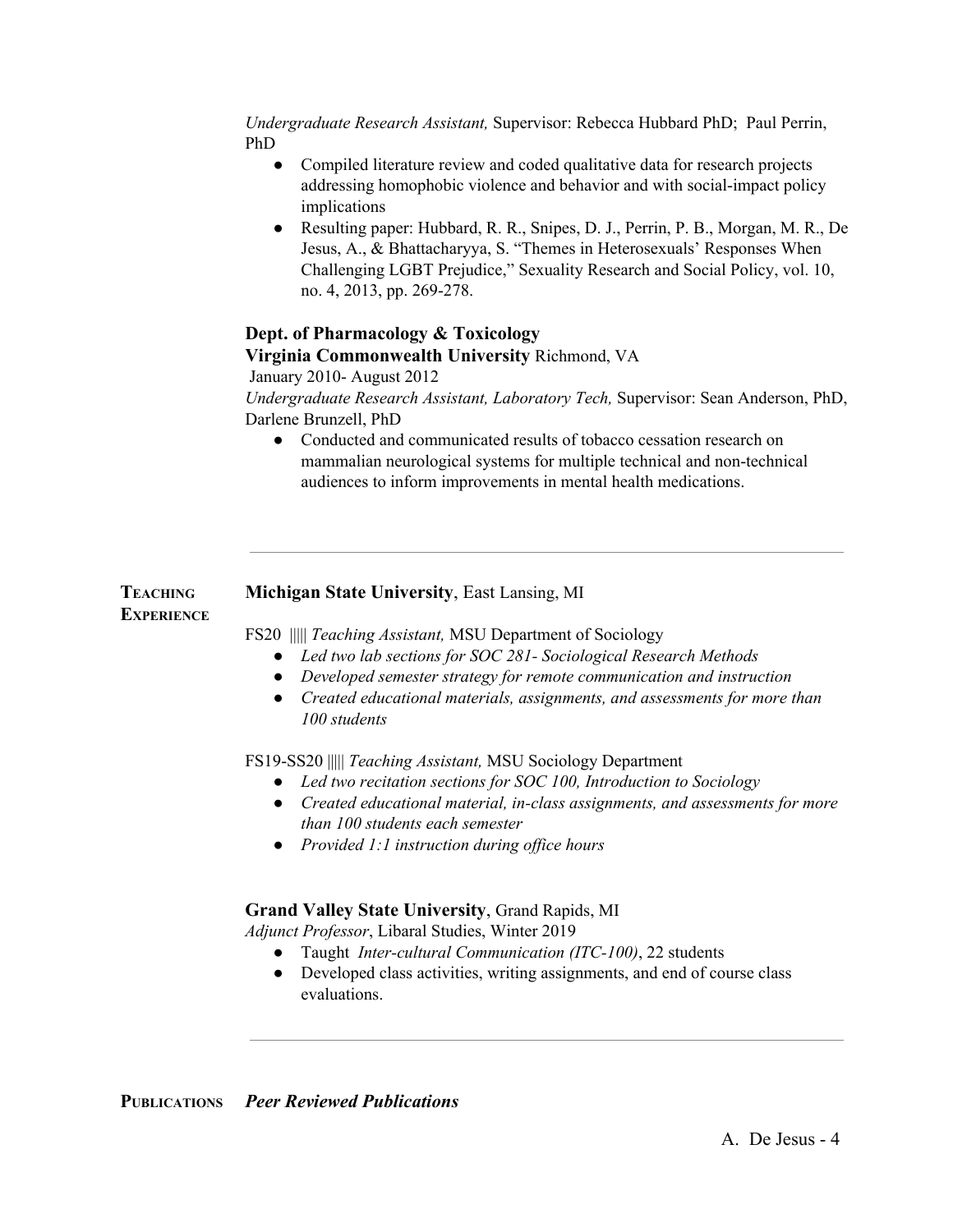**De Jesus, A**. "Human Rights and Disaster Politics," Michigan Journal for Public Affairs, vol. 15, 2018, pp. 86-88.

Ramos, S.F., **De Jesus, A.** "Xicano Indigeneity & State Violence: A Visual/Textual Dialogue," Present Tense: A Journal of Rhetoric in Society, vol. 5, no. 2, 2015, *online publication*.

Hubbard, R. R., Snipes, D. J., Perrin, P. B., Morgan, M. R., **De Jesus, A.**, & Bhattacharyya, S. "Themes in Heterosexuals' Responses When Challenging LGBT Prejudice," Sexuality Research and Social Policy, vol. 10, no. 4, 2013, pp. 269-278.

#### *Conference Papers (Peer-Reviewed)*

.

De Jesus, A. Pope, M. and Corona R. "Do Body Image Problems and Parental Weight Comments Predict Latino/a Young Adults' Depressive Symptoms?" Society for Prevention Research 22nd Annual Meeting, 2014 *(Abstract-Reviewed)*

De Jesus, A. "Reforestation and Resistance in Times of (Colonial) Crises: The Case of Puerto Rico," Latino/a Studies Association: Latinx Studies Now, 2018

De Jesus, A., Anderson, S.M. and Brunzell, D.H. "Contribution of {beta}2 subunit containing nicotinic acetylcholine receptors to anxiety-like behaviors in male mice using a novel model of anxiety," American Society for Biochemistry and Molecular Biology, 2012

De Jesus, A., Anderson S.M. and Brunzell, D.H. "Contribution of {beta}2 subunit containing nicotinic acetylcholine receptors to anxiety-like behaviors in male mice using a novel model of anxiety,"Annual Biomedical Research Conference for Minority Students, 2011

### *Data Visualizations & Illustrations*

Original Illustration for Yomaira Figueroa's "Your Lips: Mapping Afro-Latina Becomings." *Frontiers: A Journal of Women Studies,* 41, No. 1, May 2020.

#### *Public Scholarship and Other Media*

Original Artwork, titled "Three Places at Once: Puerto Rico Nacio en Mi/ Puerto Rico Duele en Mi/Pueto Rico Crece en Mi", published in Aponte, EM. (Ed.). (2019). *Boricua En La Luna.*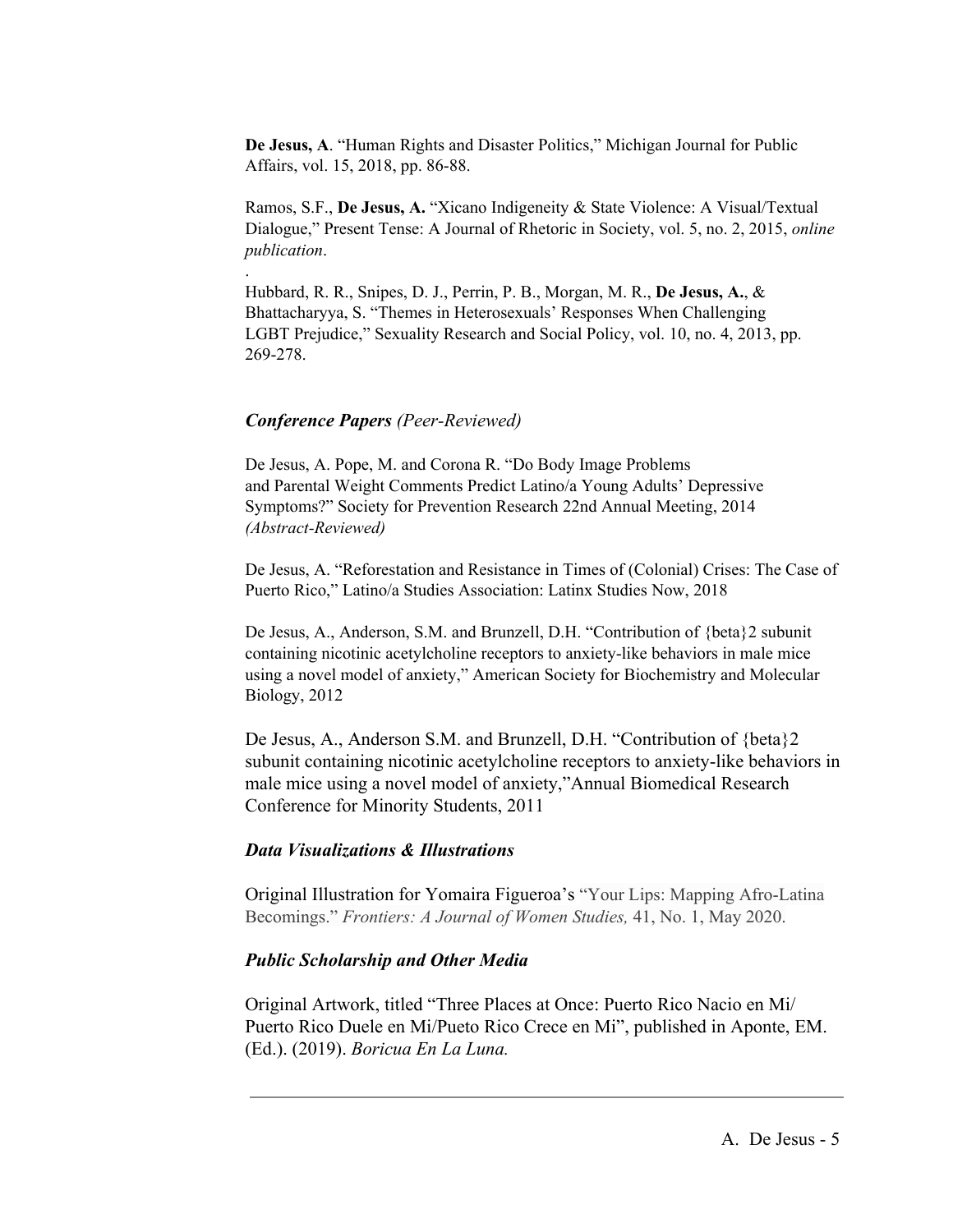| s and Invited | <b>PRESENTATION</b> Panel Presentations                                        |
|---------------|--------------------------------------------------------------------------------|
|               | Panelist "Afro-Latinx Studies Now: Histories, Hurricanes, & Futurities (I, II, |
| ADDRESSES     |                                                                                |
|               | III) /// The Futures of Afro-Latinx Studies Part 3: Of Hurricanes, Colonial    |
|               | Dystopias & Resistance. Latino/a Studies Association: Latinx Studies Now,      |
|               | Washington, D.C., 2018                                                         |

Panelist "We Will Persist: Navigating Graduate School". 24th Annual Dia de La Mujer Conference, Lansing, MI, 2017

Panelist "Placing (Place, Placing) Identity panelist on identity construction and performance". Virginia Commonwealth University Gender, Sexuality, and Women's Studies Annual Art Show, Richmond, VA, 2014

### *Poster Presentations*

"Do Body Image Problems and Parental Weight Comments Predict Latino/a Young Adults' Depressive Symptoms?" *Society for Prevention Research 22nd Annual Meeting*, 2014

"Do Body Image Problems and Parental Weight Comments Predict Latino/a Young Adults' Depressive Symptoms?" *VCU Institute for Women's Health 10th Women's Health Research Day,* 2014

 "Contribution of {beta}2 subunit containing nicotinic acetylcholine receptors to anxiety-like behaviors in male mice using a novel model of anxiety," *Annual Biomedical Research Conference for Minority Students*, 2011.

# *Selected Workshops*

Co-organizer, "Re-conceptualizing sustainable development in post-hurricane Puerto Rico" Ecological Society of America, New Orleans, LA, 2018

Co-organizer, *Sexuali (Tea),* 23rd Annual Dia de La Mujer Conference, Lansing, MI 2016

Co-organizer, *keeping careful/being dangerous: transformation justice through strategic self-care,* INCITE! COV 4, Chicago, IL 2014.

Co-organizer, *D.I.Y. Self-Care Tool Kits Workshop,* UR Q- Summit, University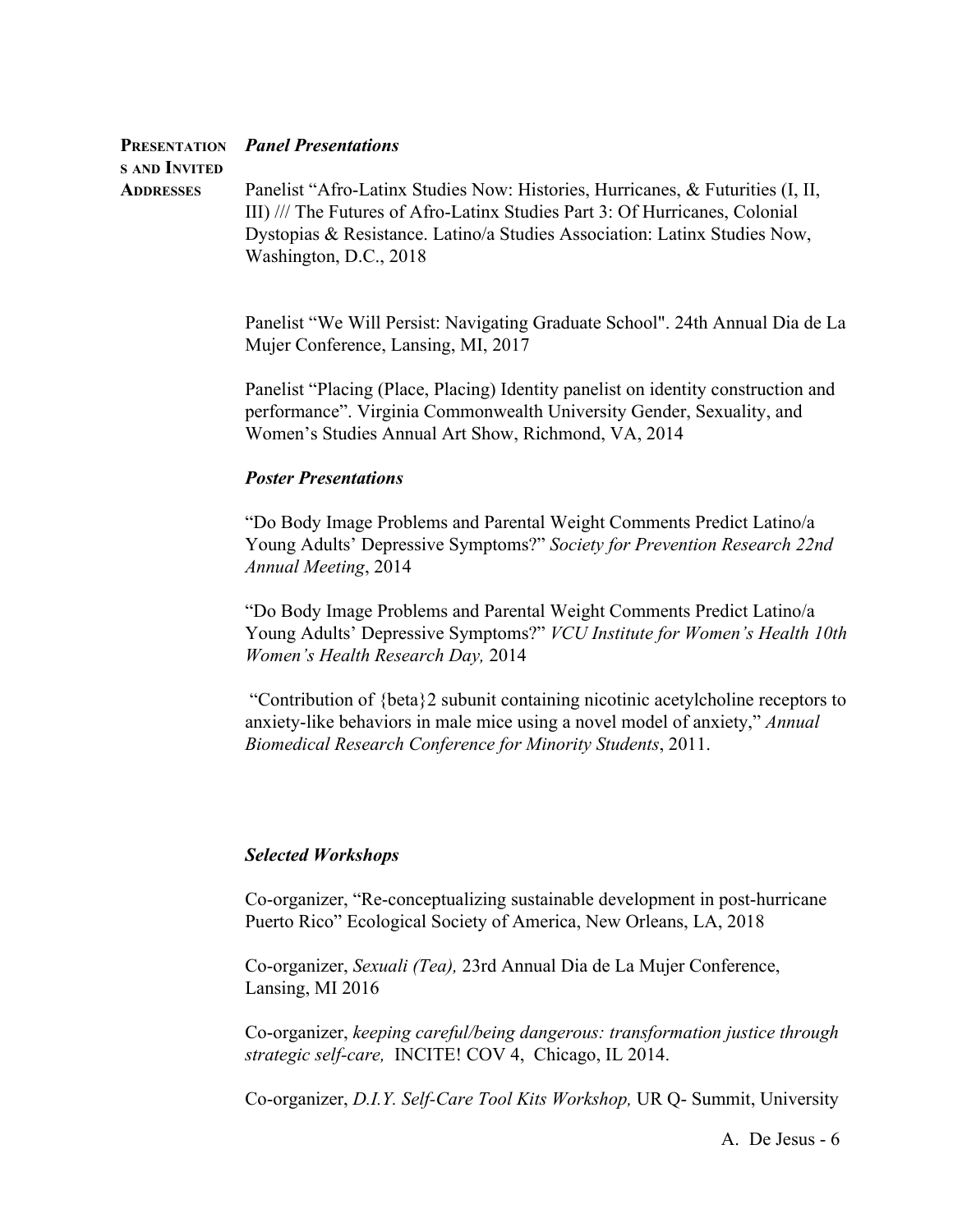of Richmond, Richmond, VA 2013

| <b>TRAINING</b>                            | <b>PROFESSIONAL</b> Selected Seminars and Workshops                                                                                                                                                                                                                                                                               |                                                                                                                                                                                                                                                                                             |  |                                                                                                                                                                                            |
|--------------------------------------------|-----------------------------------------------------------------------------------------------------------------------------------------------------------------------------------------------------------------------------------------------------------------------------------------------------------------------------------|---------------------------------------------------------------------------------------------------------------------------------------------------------------------------------------------------------------------------------------------------------------------------------------------|--|--------------------------------------------------------------------------------------------------------------------------------------------------------------------------------------------|
|                                            | DetroitXPuerto Rico Solidarity Exchange, Allied Media Conference, Detroit,<br>MI, 2017<br>Abolishing the PIC and Transforming Justice: Miram Kaba, Shira Hassan's Just<br>Practice Chicago, IL 2014<br><b>Certificates and Technical Training</b>                                                                                 |                                                                                                                                                                                                                                                                                             |  |                                                                                                                                                                                            |
|                                            |                                                                                                                                                                                                                                                                                                                                   |                                                                                                                                                                                                                                                                                             |  |                                                                                                                                                                                            |
|                                            |                                                                                                                                                                                                                                                                                                                                   |                                                                                                                                                                                                                                                                                             |  |                                                                                                                                                                                            |
|                                            | Certified Public Health Certificate (CPHCE), American Public Health<br>Association., 2015<br>Description: Unequal Treatment: Disparities in Access, Quality and Care<br>Skill Path: Fundamentals of Successful Project Management, MSU Eli<br>Broad School of Management, 2015<br>Descritption: Measuring and Improving Processes |                                                                                                                                                                                                                                                                                             |  |                                                                                                                                                                                            |
|                                            |                                                                                                                                                                                                                                                                                                                                   |                                                                                                                                                                                                                                                                                             |  | Interpreting for Social Justice, Wayside Center for Popular Ed., 2012<br>Description: 20 hour language interpretation training for interpreters focused on<br>language and social justice. |
|                                            |                                                                                                                                                                                                                                                                                                                                   | Michigan Public Health Institute, [Business Analyst], [Center for Social<br>Enterprise], (December 2014-May 2016)<br><b>ONLC:</b> Advanced Microsoft Excel (v. 2010)<br>$\bullet$<br><b>ONLC: Microsoft Visio</b><br>$\bullet$<br>ONLC: Intermediate Microsoft Excel (v. 2010)<br>$\bullet$ |  |                                                                                                                                                                                            |
| <b>PROFESSIONAL</b><br><b>AFFILIATIONS</b> | Latino/a Studies Association, 2018-Present                                                                                                                                                                                                                                                                                        |                                                                                                                                                                                                                                                                                             |  |                                                                                                                                                                                            |
|                                            | National Center for Faculty Development and Diversity, 2018-Present                                                                                                                                                                                                                                                               |                                                                                                                                                                                                                                                                                             |  |                                                                                                                                                                                            |
|                                            | American Public Health Association, 2015-Present                                                                                                                                                                                                                                                                                  |                                                                                                                                                                                                                                                                                             |  |                                                                                                                                                                                            |
| <b>PROFESSIONAL</b><br><b>SERVICE</b>      | <b>Symposium Co-Organizer</b><br>University of Michigan's Ford School of Public Policy, Out in Public's Policy<br>Leadership Institute, 2018                                                                                                                                                                                      |                                                                                                                                                                                                                                                                                             |  |                                                                                                                                                                                            |